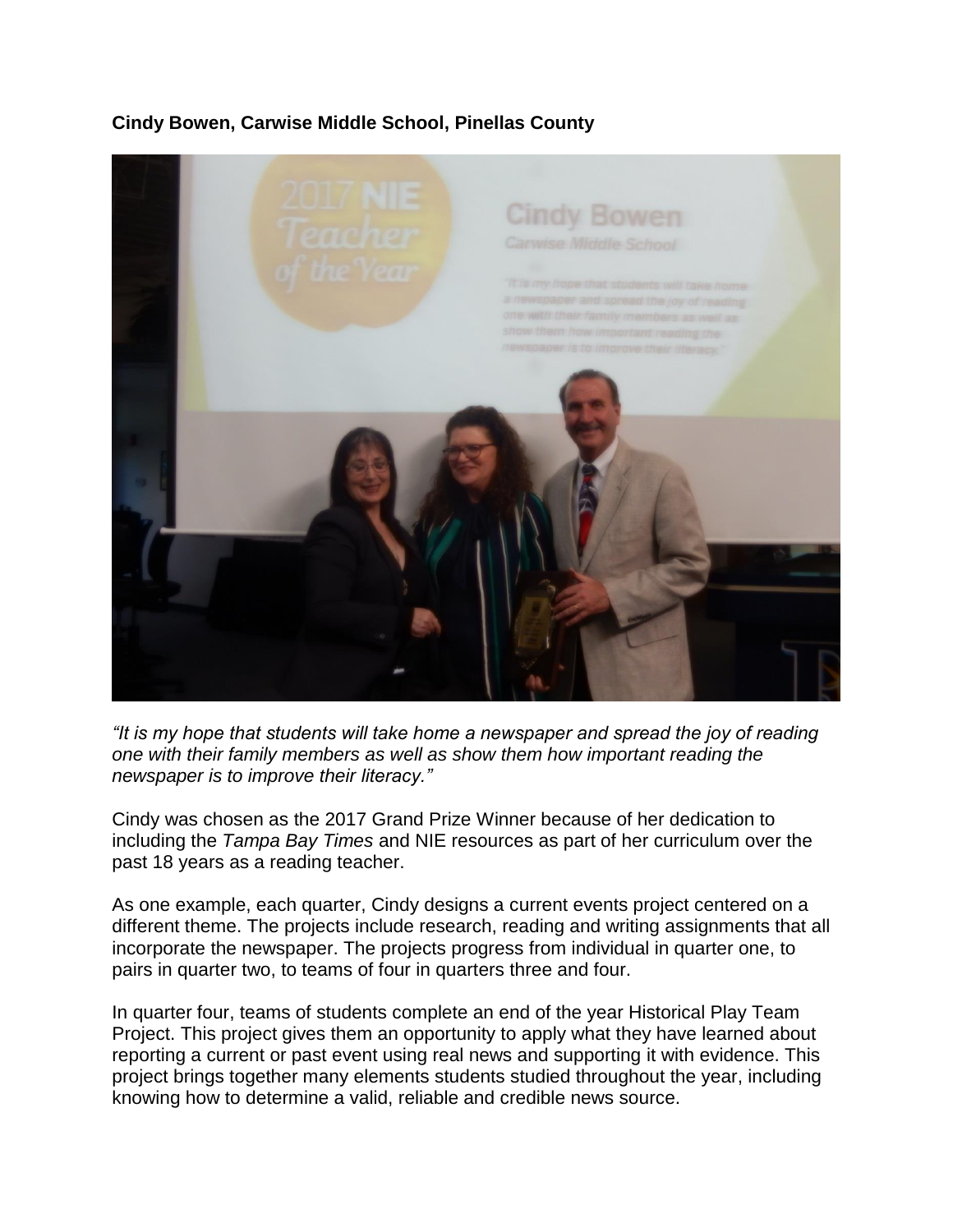Using project-based learning, such as in these activities, fosters inquiry, teaches research skills and introduces students to working as a team to reach a common goal.

> History of the T-Shirt Current Event as part of the "All About Me" project created by Cindy Bowen 's In the News Current Event Date Due\_\_\_\_Period



# Current Event for 3rd Quarter





**EXAMPLES OF STUDENT WORK** 

Students used Parade magazine's "Hidden Figures" article and a Popular Mechanic's article on these Rocket scientists to do a compare & contrast analysis.

# Multiple Intelligence based All About Me survey project



03356